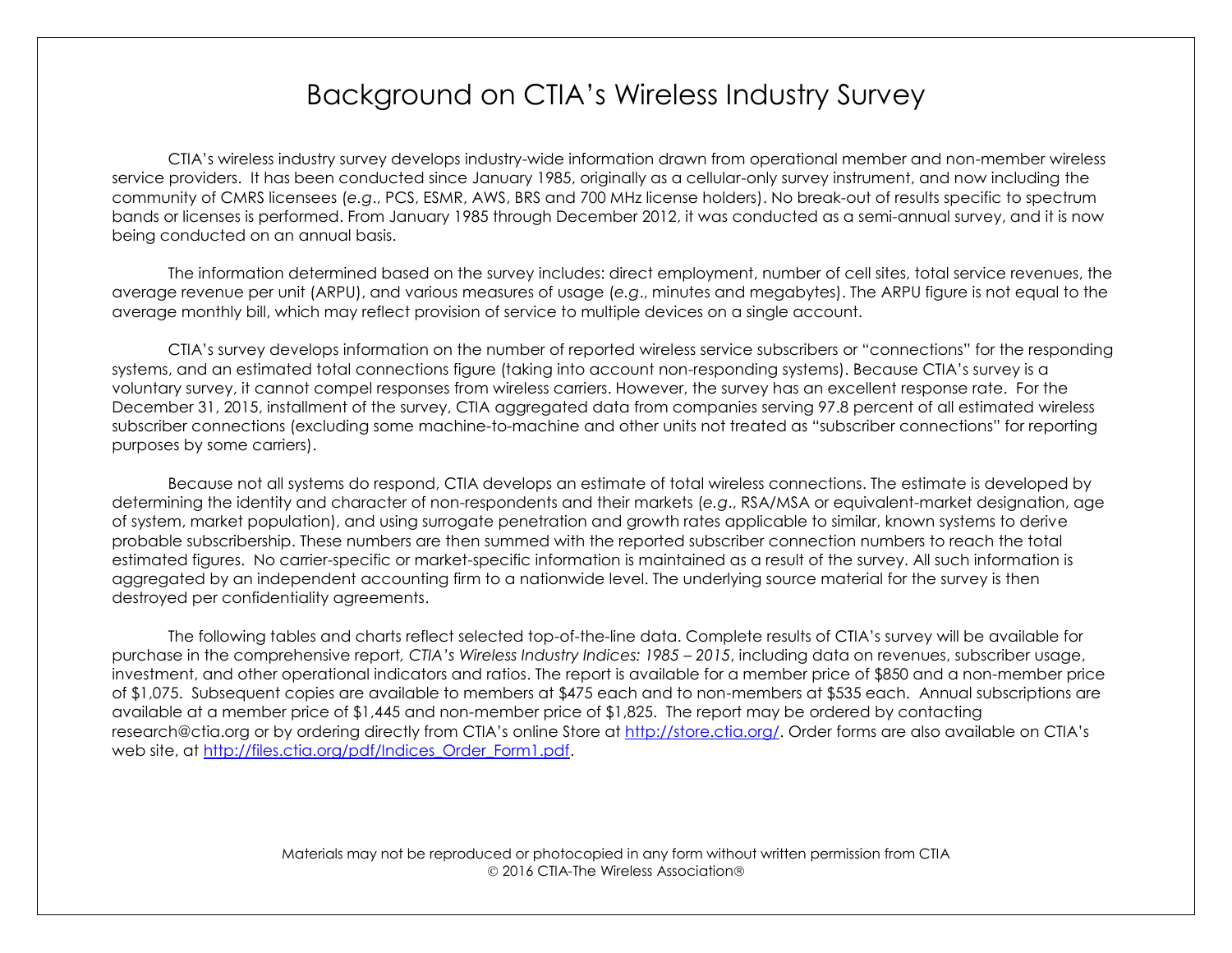#### CTIA ANNUALIZED WIRELESS INDUSTRY SURVEY RESULTS - DECEMBER 1985 TO DECEMBER 2015

| Date | Estimated Total Subscriber Annual Service<br>Connections | Revenues (\$000s) | Cumulative<br>CapEx (\$000) | Cell Sites | Employees | Direct Carrier Monthly Average<br>Revenue per Unit |
|------|----------------------------------------------------------|-------------------|-----------------------------|------------|-----------|----------------------------------------------------|
| 1985 | 340,213                                                  | \$482,428         | \$911,167                   | 913        | 2,727     | N/A                                                |
| 1986 | 681,825                                                  | \$823,052         | \$1,436,753                 | 1,531      | 4,334     | N/A                                                |
| 1987 | 1,230,855                                                | \$1,151,519       | \$2,234,635                 | 2,305      | 7,147     | N/A                                                |
| 1988 | 2,069,441                                                | \$1,959,548       | \$3,274,105                 | 3,209      | 11,400    | N/A                                                |
| 1989 | 3,508,944                                                | \$3,340,595       | \$4,480,142                 | 4,169      | 15,927    | N/A                                                |
| 1990 | 5,283,055                                                | \$4,548,820       | \$6,281,596                 | 5,616      | 21,382    | N/A                                                |
| 1991 | 7,557,148                                                | \$5,708,522       | \$8,671,544                 | 7,847      | 26,327    | N/A                                                |
| 1992 | 11,032,753                                               | \$7,822,726       | \$11,262,070                | 10,307     | 34,348    | N/A                                                |
| 1993 | 16,009,461                                               | \$10,892,175      | \$13,956,366                | 12,824     | 39,810    | \$76.55                                            |
| 1994 | 24,134,421                                               | \$14,229,922      | \$18,938,678                | 17,920     | 53,902    | \$64.80                                            |
| 1995 | 33,785,661                                               | \$19,081,239      | \$24,080,467                | 22,663     | 68,165    | \$59.43                                            |
| 1996 | 44,042,992                                               | \$23,634,971      | \$32,573,522                | 30,045     | 84,161    | \$55.40                                            |
| 1997 | 55,312,293                                               | \$27,485,633      | \$46,057,910                | 51,600     | 109,387   | \$49.39                                            |
| 1998 | 69,209,321                                               | \$33,133,175      | \$60,542,774                | 65,887     | 134,754   | \$47.23                                            |
| 1999 | 86,047,003                                               | \$40,018,489      | \$71,264,865                | 81,698     | 155,817   | \$46.39                                            |
| 2000 | 109,478,031                                              | \$52,466,020      | \$89,624,387                | 104,288    | 184,449   | \$48.55                                            |
| 2001 | 128,374,512                                              | \$65,316,235      | \$105,030,101               | 127,540    | 203,580   | \$49.79                                            |
| 2002 | 140,766,842                                              | \$76,508,187      | \$126,922,347               | 139,338    | 192,410   | \$51.00                                            |
| 2003 | 158,721,981                                              | \$87,624,093      | \$145,866,914               | 162,986    | 205,629   | \$51.55                                            |
| 2004 | 182,140,362                                              | \$102,121,210     | \$173,793,507               | 175,725    | 226,016   | \$52.54                                            |
| 2005 | 207,896,198                                              | \$113,538,221     | \$199,025,327               | 183,689    | 233,067   | \$50.65                                            |
| 2006 | 233,040,781                                              | \$125,456,825     | \$223,449,194               | 195,613    | 253,793   | \$49.07                                            |
| 2007 | 255,395,599                                              | \$138,869,304     | \$244,591,206               | 213,299    | 266,782   | \$49.26                                            |
| 2008 | 270,333,881                                              | \$148,084,170     | \$264,760,517               | 242,130    | 268,528   | \$48.87                                            |
| 2009 | 285,646,191*                                             | \$152,551,854     | \$285,121,591               | 247,081    | 249,247   | \$47.97                                            |
| 2010 | 296,285,629*                                             | \$159,929,648     | \$310,014,852               | 253,086    | 250,393   | \$47.53                                            |
| 2011 | 315,963,848*                                             | \$169,767,314     | \$335,331,968               | 283,385    | 238,071   | \$46.11                                            |
| 2012 | 326,475,248                                              | \$185,013,936     | \$365,426,327               | 301,779    | 230,101   | \$48.99                                            |
| 2013 | 335,652,171                                              | \$189,192,812     | \$398,567,671               | 304,360    | 230,409   | \$48.79                                            |
| 2014 | 355,445,472                                              | \$187,848,447     | \$430,642,374               | 298,055    | 232,169   | \$46.64                                            |
| 2015 | 377,921,241                                              | \$191,949,025     | \$462,605,007               | 307,626    | 235,818   | \$44.65                                            |

\*Previously Restated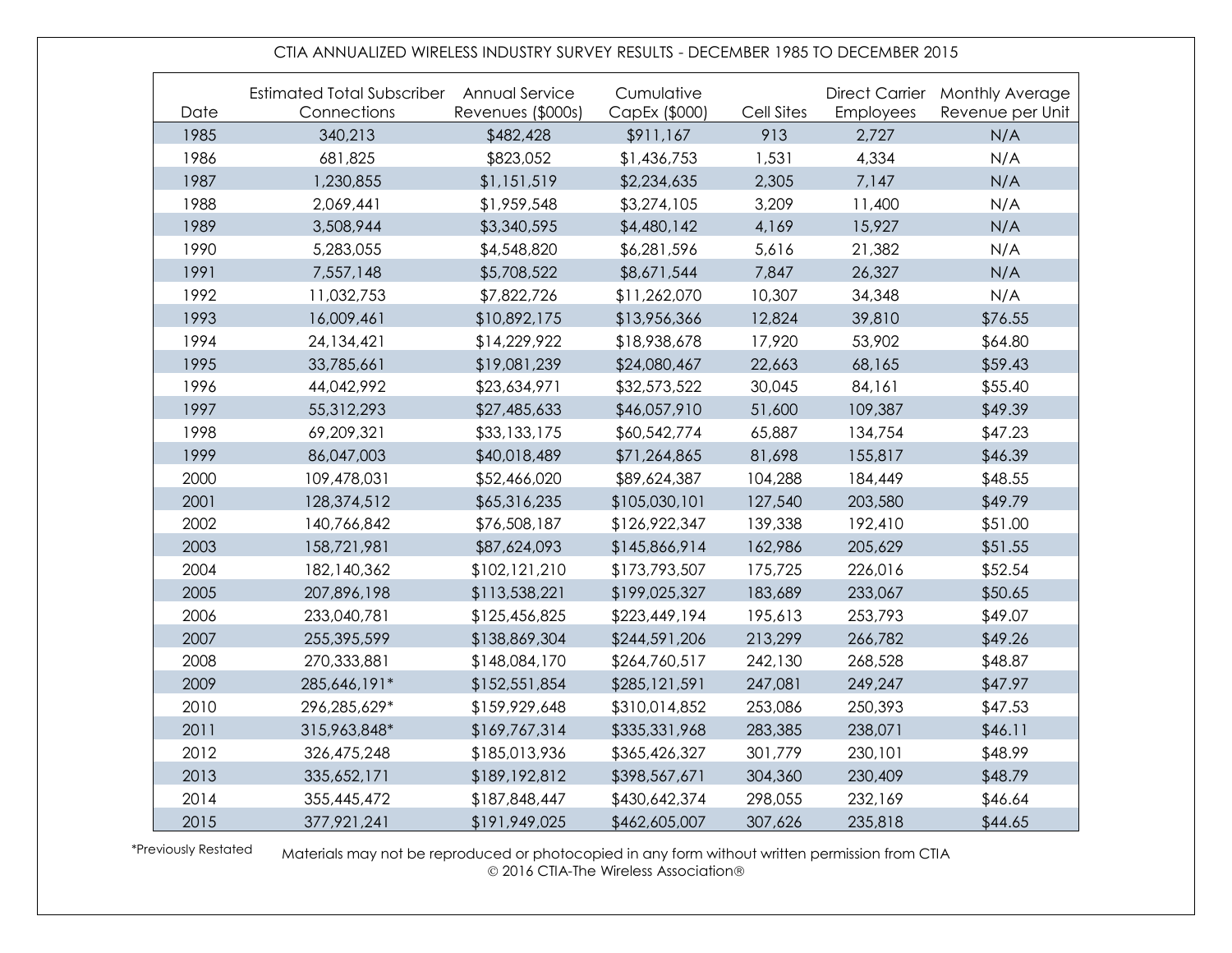

Year-End Estimated Connections Near 378 Million

Source: CTIA

Materials may not be reproduced or photocopied in any form without written permission from CTIA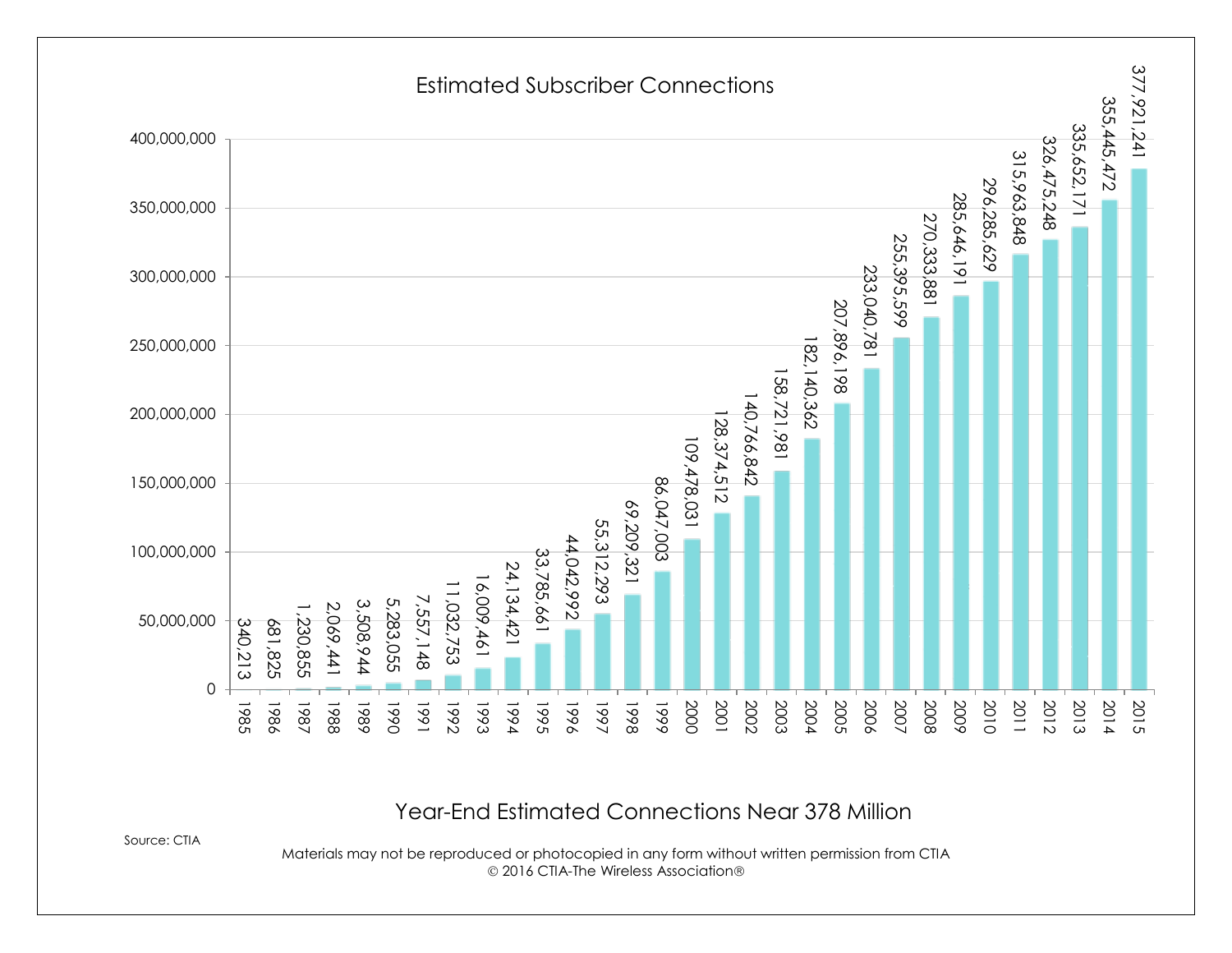

#### Reported Smartphones, Tablets & Other Devices v. All Units

Source: CTIA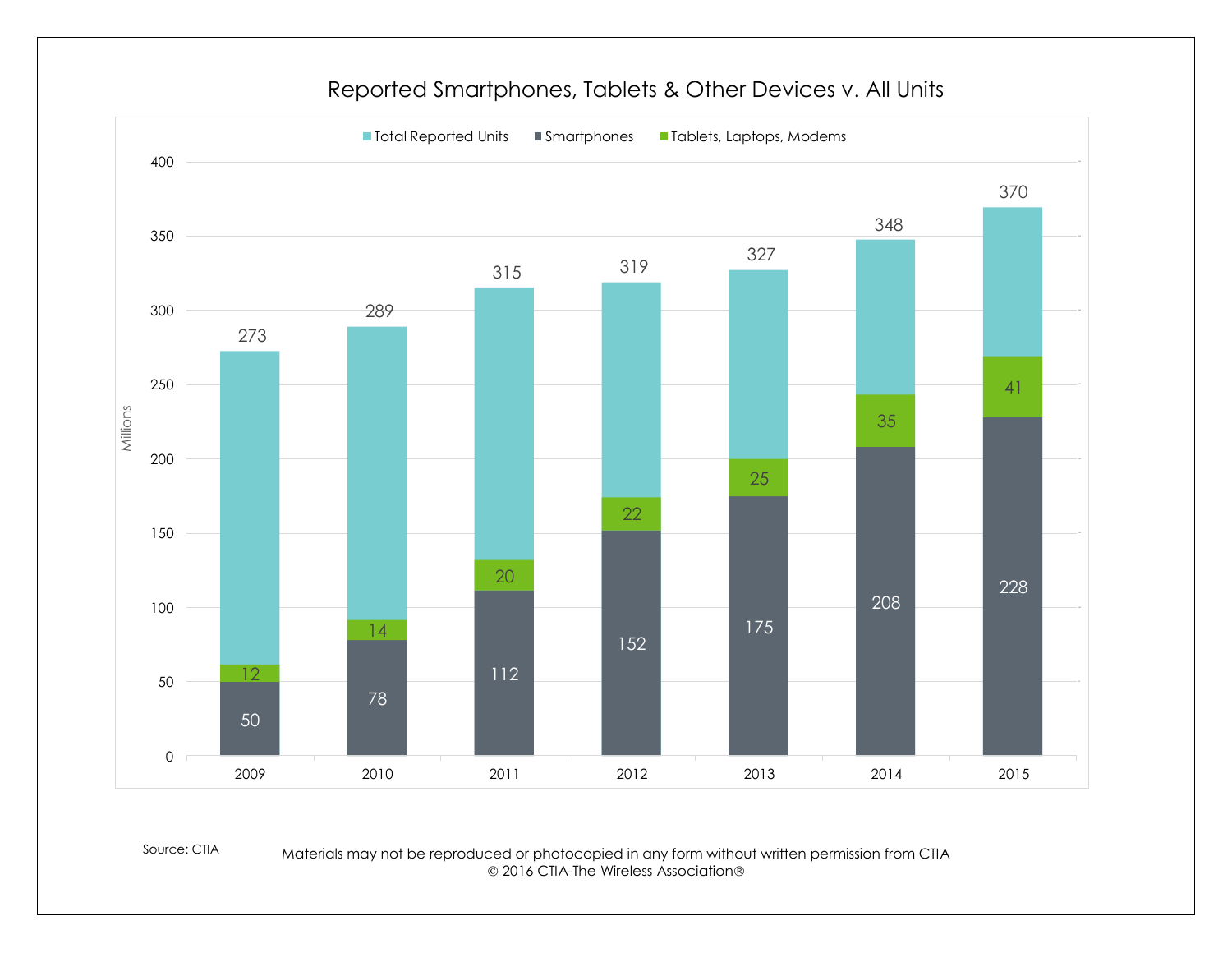Annual Total Wireless Service Revenues (000s)



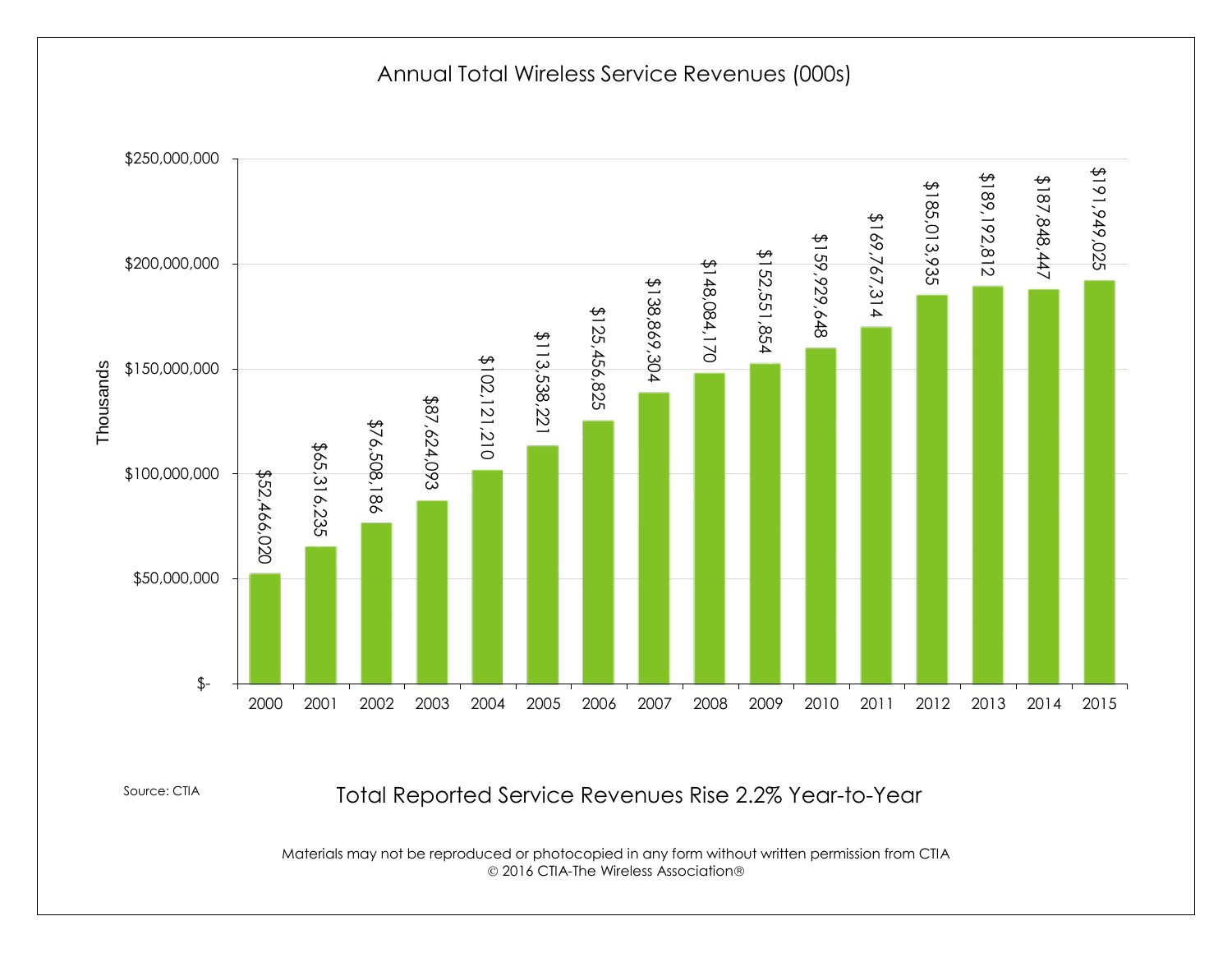

#### Combined Wireless Service and Equipment Revenues (000s)

## Combined Service and Equipment Revenues Rose 4.8% Year-to-Year

Source: CTIA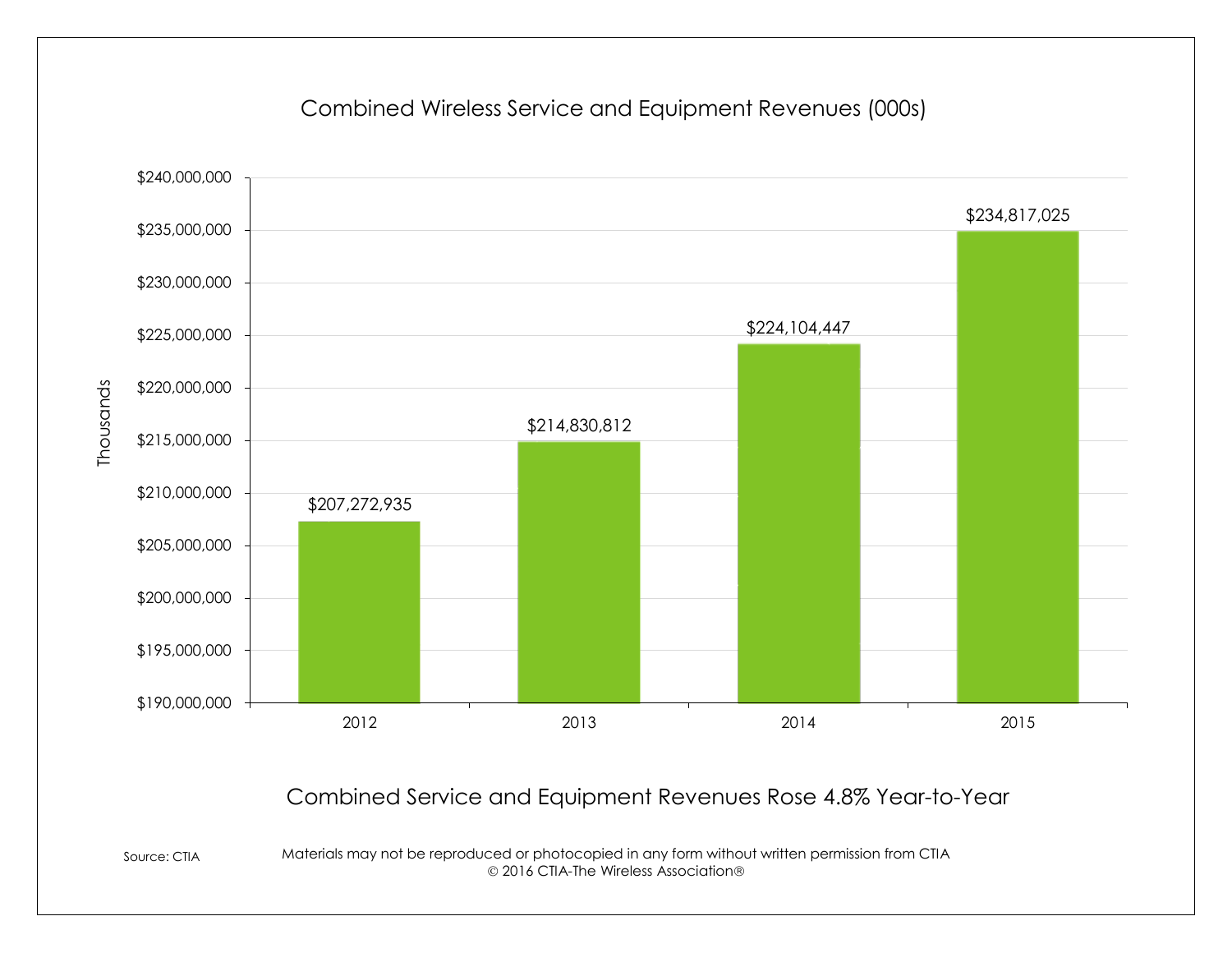

Annual Minutes, Messages and Megabytes of Wireless Traffic

Source: CTIA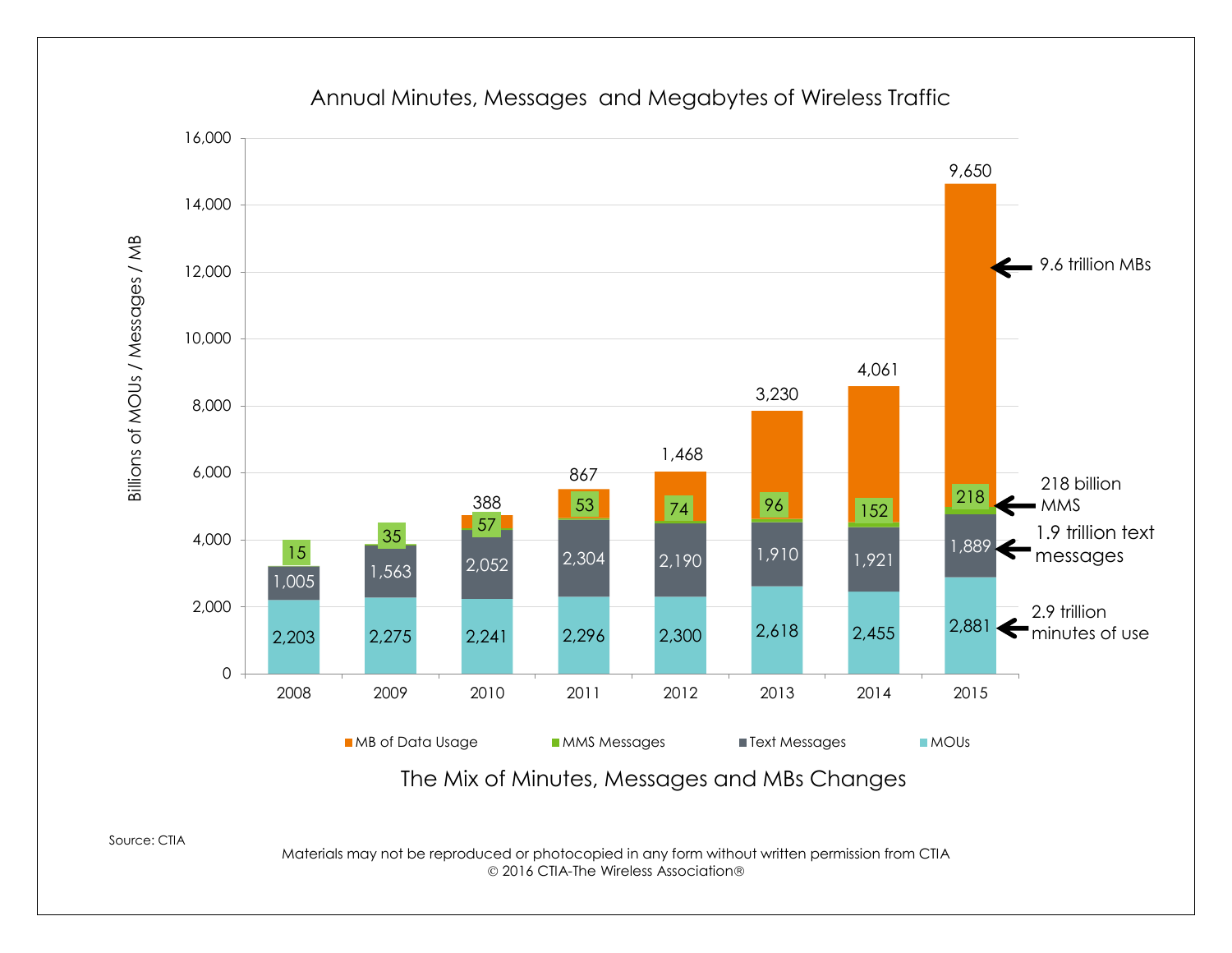#### Reported Wireless Data Traffic



## Reported Annual Data Traffic Grew 3x Since 2013

Source: CTIA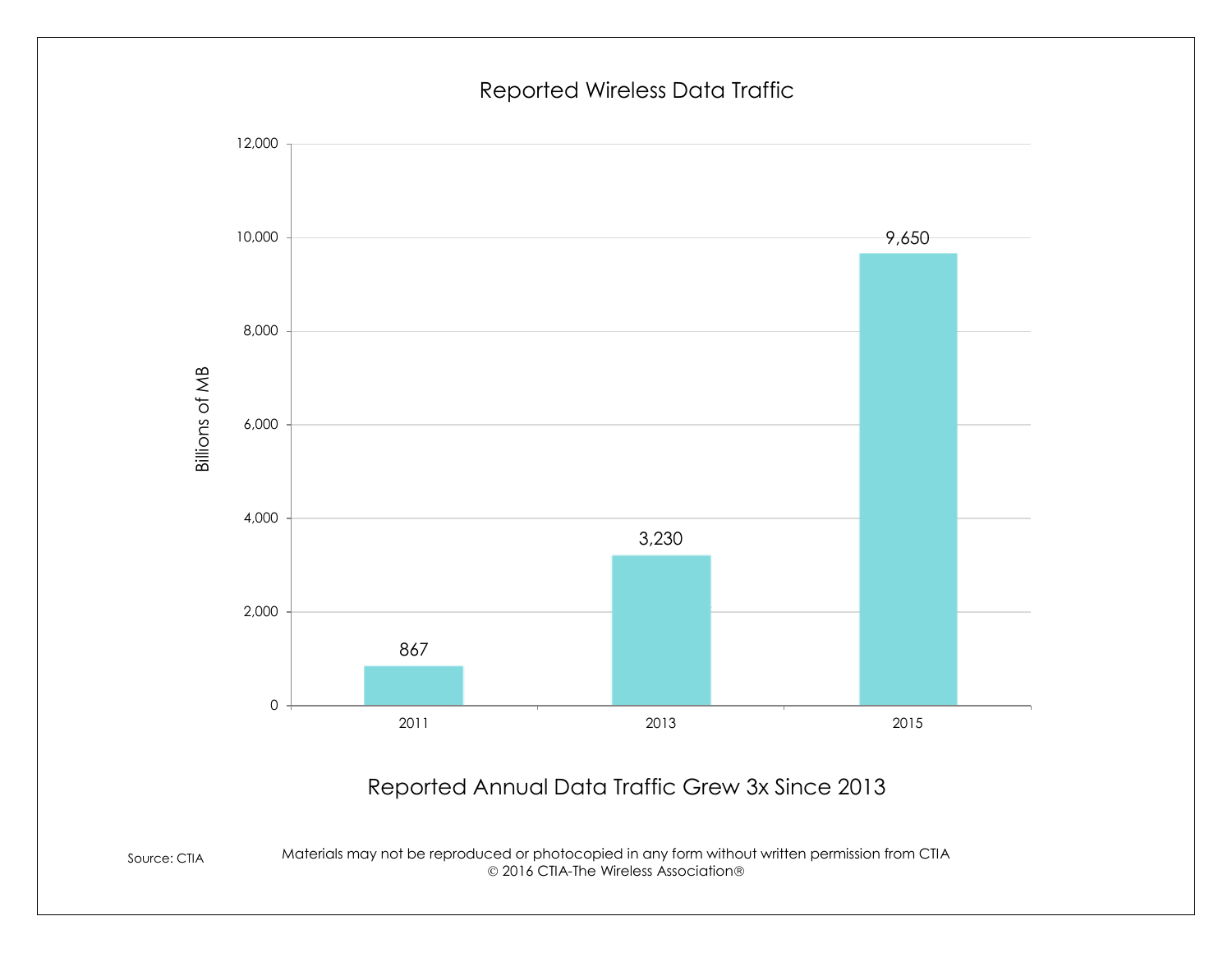

Monthly Service Average Revenue per Unit (ARPU)

Monthly Average Service Revenue per Unit Falls 4% Year-to-Year

Source: CTIA

Materials may not be reproduced or photocopied in any form without written permission from CTIA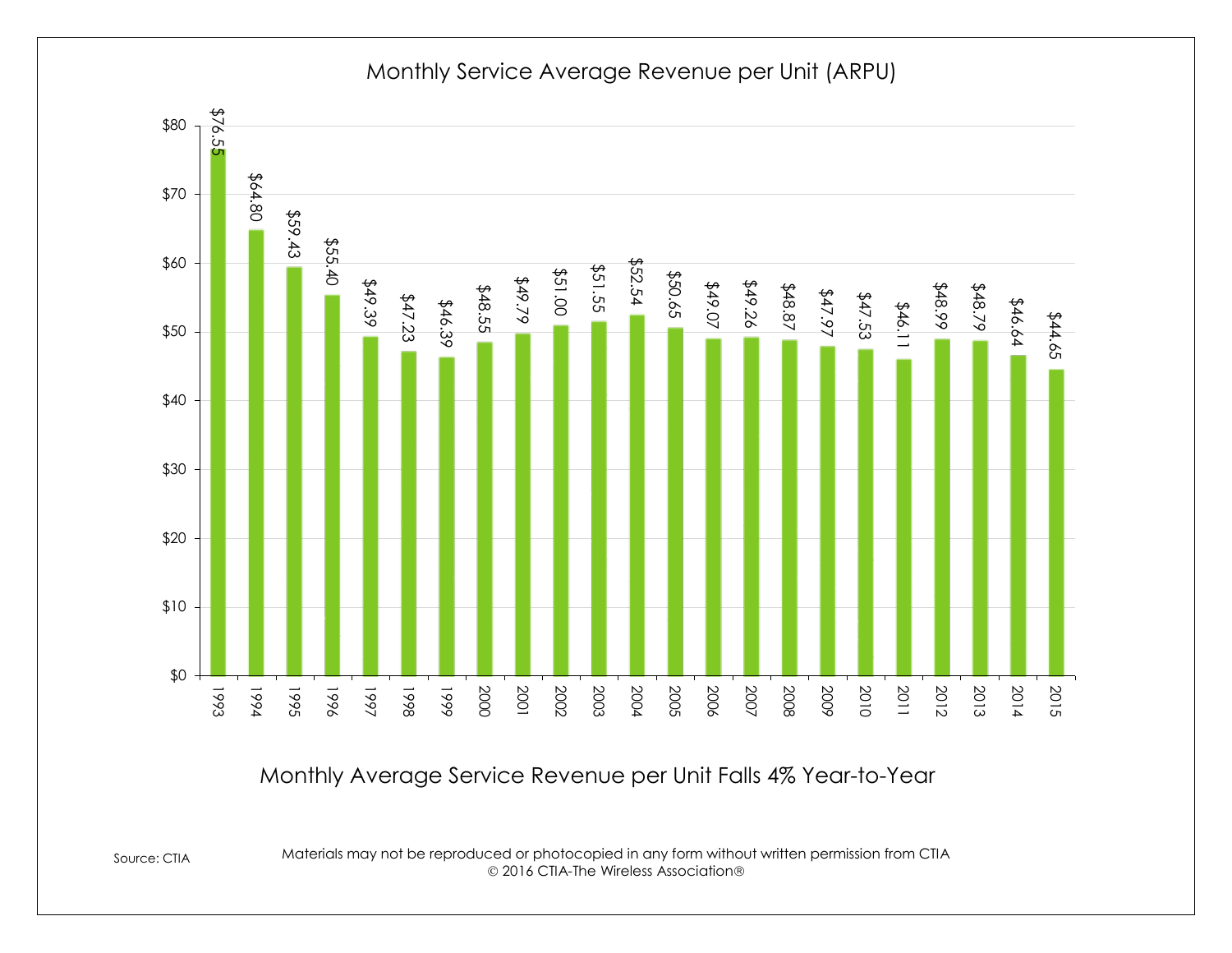

Materials may not be reproduced or photocopied in any form without written permission from CTIA

Source: CTIA

#### Cell Sites in Service